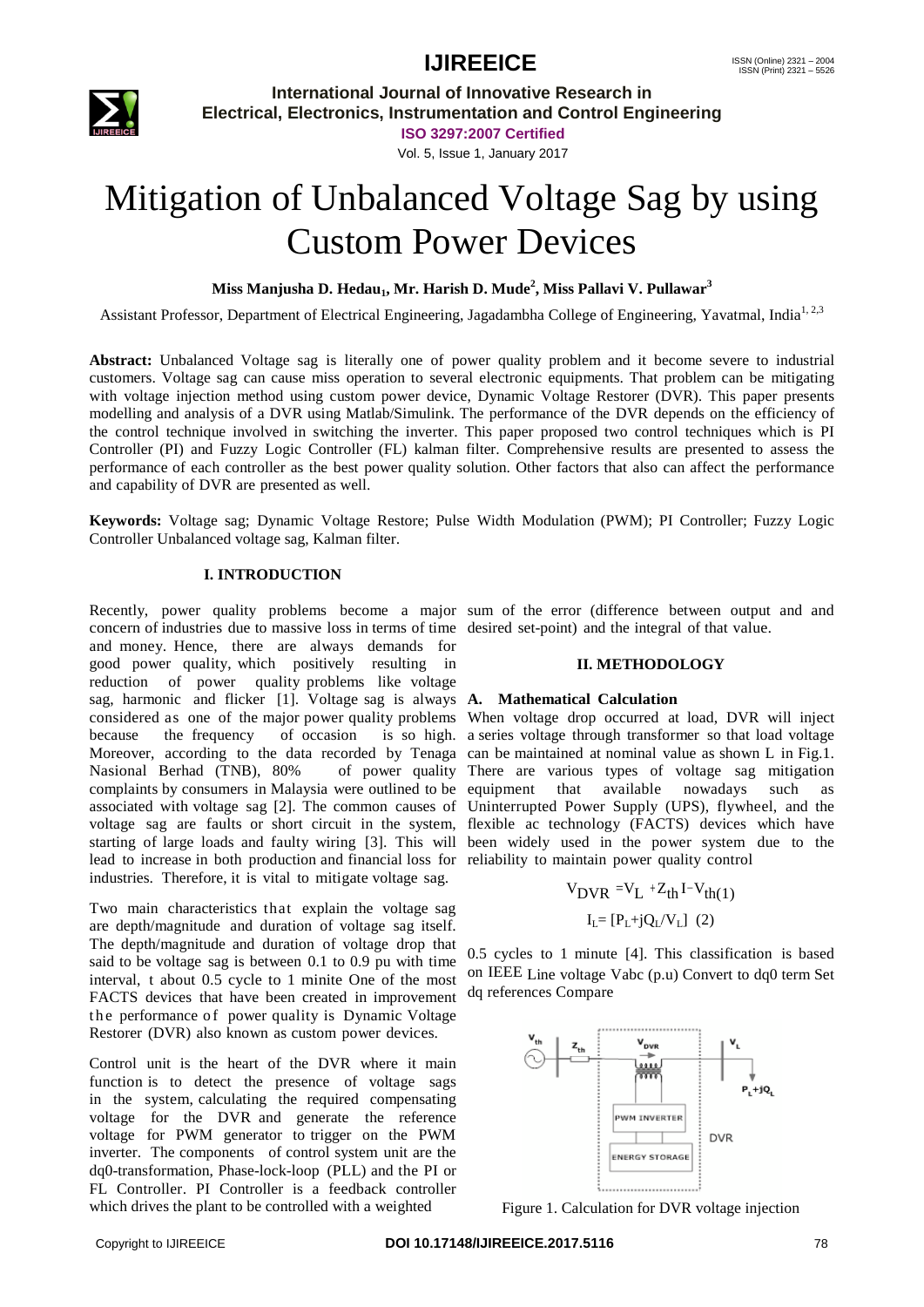

### **International Journal of Innovative Research in Electrical, Electronics, Instrumentation and Control Engineering**

**ISO 3297:2007 Certified**

Vol. 5, Issue 1, January 2017

If  $V_L$  is considered as a reference;

$$
V_{\text{DVR}^{\ell}}\alpha = V_{\text{L}}\mathcal{L} \, 0 \, + Z_{\text{th}} \, I_{\text{L}}\mathcal{L} \, (\beta = 0) - V_{\text{th}} \, \mathcal{L} \, \delta \tag{3}
$$

Here *I*,  $\ddot{u}$ , and *i* are the angle of  $V_{DVR}$ ,  $Z_{th}$  and  $V_{th}$ , respectively and ș is the load power factor angle with

 $\theta = \tan^{-1}(P/O)$  (4)

Thus, the power injection of the DVR can be written as

$$
S_{\text{DVR}} = V_{\text{DVR}} I_{\text{L}} \tag{5}
$$



Figure 2. Flow chart of DVR operation

#### **B. Principal of Operation**

The basic function of DVR is to inject dynamically voltage required, VDVR to compensate sagging occurrence. Generally, the operation of DVR can be categorized into two modes; standby mode and injection mode [6]. In standby mode, DVR either in short circuited operation or inject small voltage to cover voltage drop due to transformer reactance losses. The

DVR is turn into injection mode as soon as sagging is detected. VDVR is injected in series with load with required magnitude and phase for compensation.

#### **C. Modelling of DVR**

Fig. 2 shows the flow chart of basic concept of the DVR operation. Typical DVR is built in Matlab/Simulink program as depicted in Fig. 3. The study considered the standard voltage used in Malaysia, supplied by Tenaga Nasional Berhad (TNB). The source is 11kV fed from TNB distribution substation (PPU). 11kV is then cabled to step down transformer, convert the 11kV voltage to 415V before deliver it to consumer's load. In this study, we applied two example of load, Load 1 and Load 2. Load 2 represents the non-sensitive equipment which means that the equipment can tolerate the sagging condition. Meanwhile, Load 1 represents the sensitive equipment like ASDs and PLCs where voltage regulation is crucial. Thus, DVR will be inserted in series with Load 1 to help improving the supply voltage before to be fed by Load 1.



Figure34. DVR Modelling using Matlab/Simulink

Three legs PWM inverter is used to convert DC source to AC voltage and then injected into the line by injection transformer. The inverter model consists of selfcommutating IGBT switches with parallel diodes. The sinusoidal pulse width modulation technique (PWM) forms the control strategy. The control block generates the firing signals for each switch with controllable amplitude, phase and frequency whenever sag is detected. The filter unit is applied to output of the inverter as it is closer to harmonic source.

#### **D. DVR Control Techniques**

The fundamental roles of a controller in a DVR are to detect the voltage sag occurrences in the system; calculate the compensating voltage, to generate trigger pulses of PWM inverter and stop triggering pulses when the occurrence has passed. Using RMS value calculation of the voltage to analyze the sags does not give fast result. In this study, the dq0 transformation or Park's transformation is used in voltage calculation. The dq0 transformation is a transformation of coordinates from the three-phase stationary coordinate system to the dq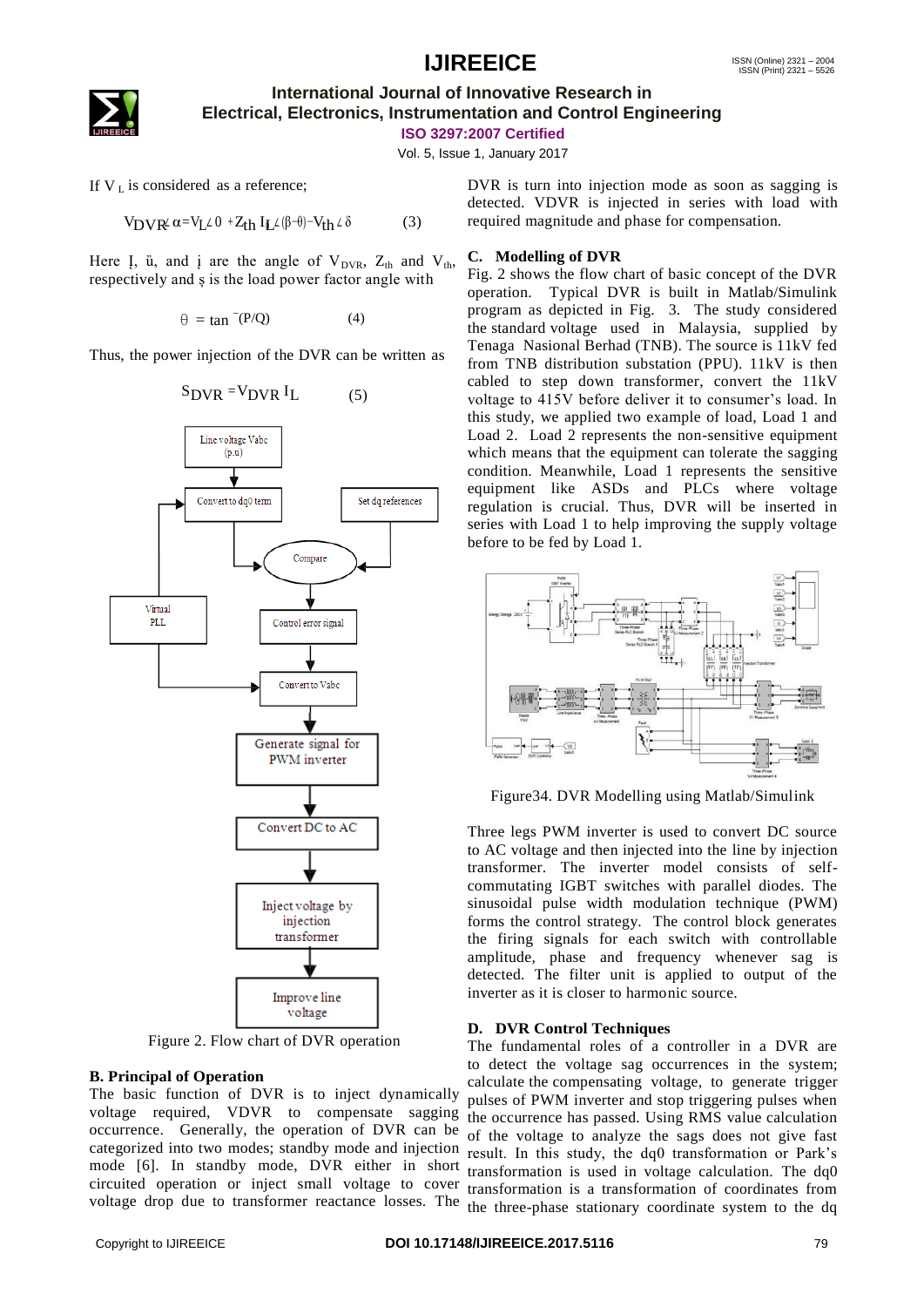

### **International Journal of Innovative Research in Electrical, Electronics, Instrumentation and Control Engineering**

**ISO 3297:2007 Certified**

Vol. 5, Issue 1, January 2017

rotating coordinate system [7]. This dq0 method gives All the gains selected use to tune up the error signal d the information of the depth (d) and phase shift (q) of and q so that the signal is stable and well responses to voltage sag with start and end time.

After conversion, the three-phase voltage Va,Vb and Vc PWM generator. become two constant voltages Vd and Vq and now, they are easily controlled. In this paper, two control techniques have been proposed which are proportional integral (PI) controller and fuzzy logic (FL) controller. Comprehensive results are presented to assess the performance of each controller as the best power quality solution.

#### **1) Proportional-Integral (PI) Controller**



Figure 4 Discrete PI controller

PI Controller shown in Fig. 4 is a feedback controller variables. Linguistic variables, defined as variables which drives the plant to be controlled with a weighted whose values are sentences in a natural language (such sum of the error and the integral of that value [8]. The as small and big), may be represented by fuzzy sets [9]. proportional response can be adjusted by multiplying the The general structure of an FLC is represented in Fig. 6 error by constant KP, called proportional gain. The and comprises four principal components: contribution from integral term is proportional to both the magnitude of error and duration of error. The error  $\bullet$ is first multiplied by the integral gain, Ki and then was integrated to give an accumulated offset that have been corrected previously [8].

Fig.5 shows the control circuit designed in Matlab/Simulink. The input of the controller come from  $\bullet$ the output voltage, V3 measured by three-phase V-I measurement at Load 1 in pu. V3 is then transformed in • dq term (expressed as instantaneous space vector). The voltage sag is detected by measuring the error between the dq-voltage and the reference values. The d-reference In this paper, two FL controller block are used for error The dq components of load voltage are compared with to PI controller. Two PI controller block are used for the  $FL$  controller consists of 8 linguistic variables from error signal-d and error signal-q separately. For error signal-d, KP is set to 40 and Ki is set to 154 whilst for  $(PS)$ , Positive Fair Small (PFS), Positive Average (PA), error signal-q, KP and Ki is set to 25 and 260 respectively.



Figure 5. Control circuit using PI controller

system disturbances. The outputs of the PI controller then are transformed back into Vabc before forwarded to



Figure 6. Basic configuration of FL controller

Unlike Boolean logic, fuzzy logic allows states (membership values) between 0 or 1. Its major features are the use of linguistic variables rather than numerical

- a fuzzyfication interface which converts input data into suitable linguistic values; a knowledge base which consists of a data base with the necessary linguistic definitions and control rule set;
- a decision making logic which, simulating a human decision process infers the fuzzy control action from
- the knowledge of the control rules and the linguistic variable definitions; and
- a defuzzification interface which yields a nonfuzzy control action from an inferred fuzzy control action.

is set to rated voltage whilst q- reference is set to zero. signal-d and error signal-q as shown in Fig.7. The the reference values and the error signal is then entering Fuzzy Logic. For both blocks (error signal-d and q) process also same as before except the controller now is input which is; Negative (N), Zero (Z), Positive Small Positive Fair Big (PFB), Positive Big (PB), and Positive Very Big (PVB).



Figure 7. Control circuit using FL controller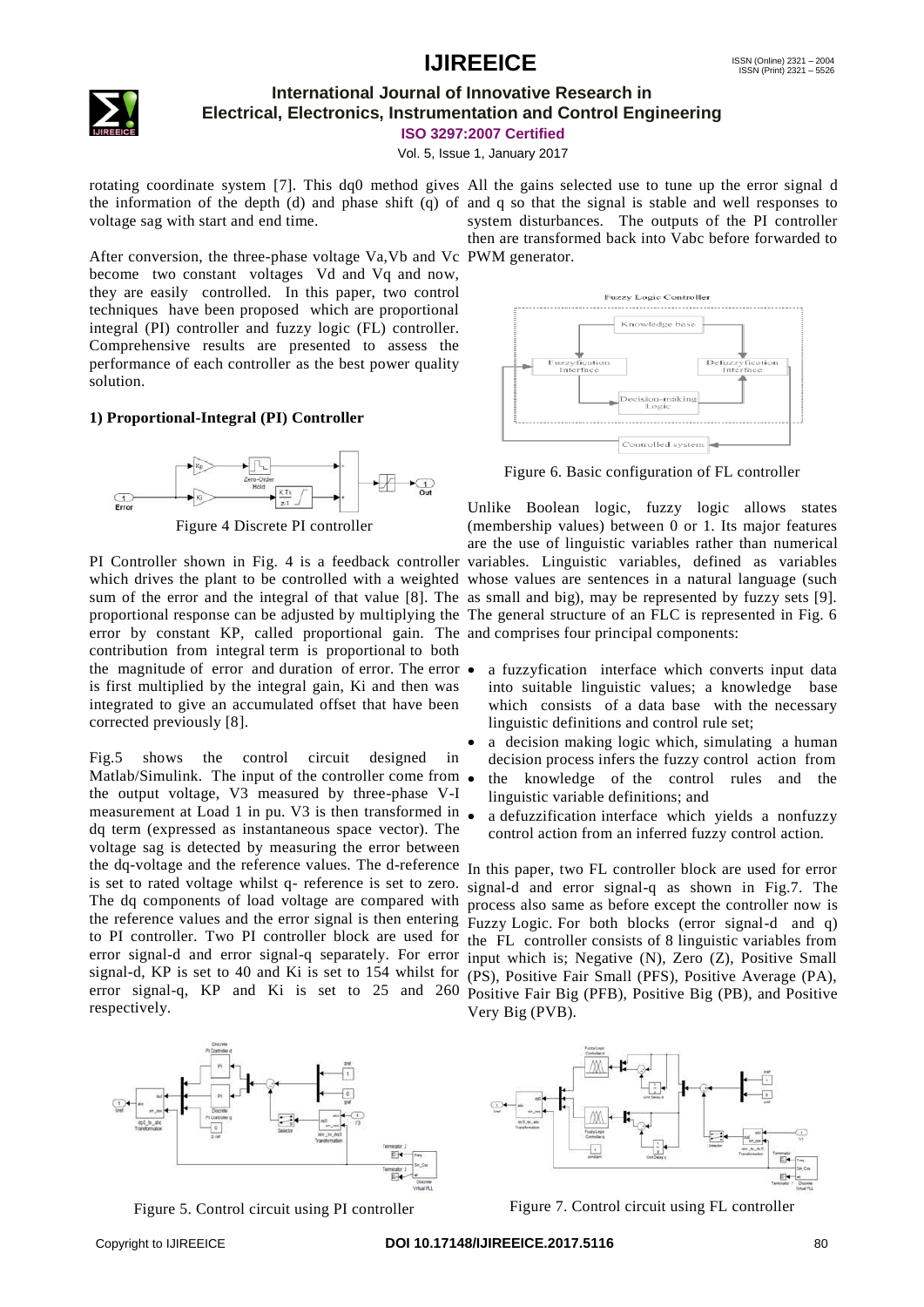

### **International Journal of Innovative Research in Electrical, Electronics, Instrumentation and Control Engineering**

**ISO 3297:2007 Certified**

Vol. 5, Issue 1, January 2017

Each parameter from linguistic variables for error signal is shown in Fig.8. For delta error, there are two linguistic variables Negative (N) and Positive (P). Both variables **A. Fault Analysis** can be depicted as in Fig. 9.



Figure 8. Linguistic variables from input



Figure 9. Linguistic variables from delta error

In defuzzyfication process, there are 13 linguistic variables which are Negative (N), Zero (Z), Positive Small 1 (PS1), Positive Small 2 (PS2), Positive Fair Small 1 (PFS1), Positive Fair Small 2 (PFS2), Positive Average 1 (PA1), Positive Average 2 (PA2), Positive Fair Big1 (PFB1), Positive Fair Big 2 (PFB2), Positive Figure 11. (a) Injection voltage from DVR controlled by Big1 (PB1), Positive Big 2 (PB2) and Positive Very Big (PVB). Fig.10 shows each parameter for output signal.



Figure 10. Linguistic variables from output signal

#### TABLE I. RULE BASE

| F.<br>DE | $Z +$ | <b>PS</b>       | <b>PFS</b>       | PA  | <b>PFB</b>       | <b>PB</b>        | <b>PVB</b> |
|----------|-------|-----------------|------------------|-----|------------------|------------------|------------|
| N        |       | PS1             | PFS <sub>1</sub> | PA1 | PFB1             | PB1              | <b>PVB</b> |
| D        |       | PS <sub>2</sub> | PFS <sub>2</sub> | PA2 | PFB <sub>2</sub> | P <sub>B</sub> 2 | <b>PVB</b> |

In the decision-making process, there is rule base that linking between input (error signal) and output signal. Table 1 show the rule base used in this FL controller.

#### **III. RESULTS AND DISCUSSIONS**

Simulation of voltage sag disturbance on the industrial electricity system is done by generating fault using 3-phase fault generator at load 2 until load 1 (sensitive equipment) are affected too by sag phenomenon. DVR are inserted to industrial electricity system, load 1. Two types of fault generated at load 2 to produce sag phenomenon which is double-line-toground fault (unbalanced) and balanced three phase fault. There are four levels of voltage generated to load 1 for every fault (0.02 to 0.07 seconds duration) which are 30%, 50%, 80% and 90% voltage sags. Both PI and FL Controller are simulated and performance of DVR is analyzed to determine how it deals with all type of fault and which controller gives better efficiency.

#### **1) Double-line-to-ground fault with 50% sagging**



PI; (b) injection voltage controlled by FL





2) Balanced three-phase fault with 50% sagging

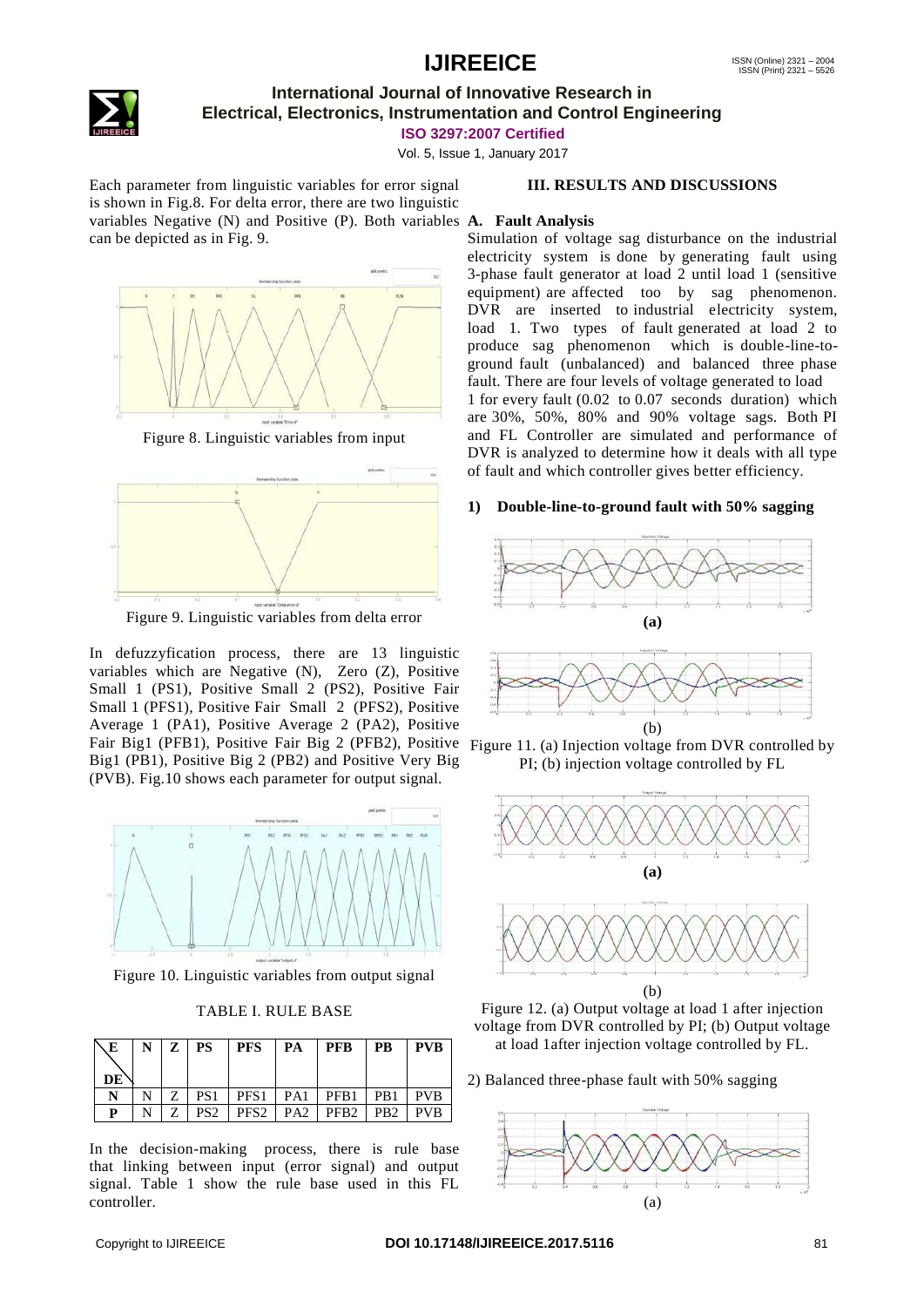

### **International Journal of Innovative Research in Electrical, Electronics, Instrumentation and Control Engineering**

**ISO 3297:2007 Certified**

Vol. 5, Issue 1, January 2017



Figure 13. (a) Injection voltage from DVR controlled by PI; (b) injection voltage controlled by FL.



Figure 14. (a) Output voltage at load 1 after injection voltage from DVR controlled by PI; (b) Output voltage at load 1after injection voltage controlled by FL.

Fig. 11 to 14, shows that, the moment where fault occurred at load 2, resultant in sag happened at load 1 as dip as 50% voltage drop. Table II and Table III show the comparison of the output voltage as a result due to voltage injection from DVR controlled by PI and FL for each phase in four levels of voltage sag. It can be seen that both controllers gave an optimum performance and have the ability to improve the source voltage back to 1 p.u before deliver it to the load in balanced and unbalanced fault condition. Even for worst case, balanced three phase fault with 0.1 p.u voltage sag, DVR controlled by PI and FL still can work successfully. However, PI Controller generates higher total harmonic distortion (THD), 1.68% as compared to FL Controller, 0.64% as shown in Fig. 15 and 16.

TABLE II. DOUBLE-LINE-TO-GROUND FAULT

| <b>Sag</b><br>(9/0) | <b>Before</b><br>Injection $(\% )$ |      |     | <b>Injection DVR</b><br><b>PI</b> Controller<br>$($ %) |      |    | <b>Injection DVR</b><br><b>FL Controller</b><br>$($ %) |      |     |
|---------------------|------------------------------------|------|-----|--------------------------------------------------------|------|----|--------------------------------------------------------|------|-----|
|                     | A                                  | B    | C   | A                                                      | B    | C  | A                                                      | в    | C   |
| 30                  | 70.6                               | 70.4 | 10  | 99.4                                                   | 99.4 | 10 | 100.                                                   | 100. | 100 |
| 50                  | 51.5                               | 51.0 | 10  | 99.2                                                   | 99.8 | 10 | 100.                                                   | 99.9 | 100 |
| 80                  | 20.6                               | 20.4 | 10  | 100                                                    | 100. | 10 | 100.                                                   | 100. | 100 |
| 90                  |                                    | 10.  | 100 | 99.9                                                   | 100. | 10 | 99.9                                                   | 100. | 100 |

|  | TABLE III. BALANCED THREE PHASE FAULT |  |  |  |
|--|---------------------------------------|--|--|--|
|--|---------------------------------------|--|--|--|

| (9/0) | $\frac{1}{2}$ | Sag   Before Injection   Injection DVR   Injection DVR |   |  | <b>PI Controller</b> FL Controller |  |  |
|-------|---------------|--------------------------------------------------------|---|--|------------------------------------|--|--|
|       |               |                                                        | R |  |                                    |  |  |

|     |    |  |  | 30% 70.64 70.59 70.65 99.83 100.3 100.2 100.1 100.2 100.1                                                   |                                                         |
|-----|----|--|--|-------------------------------------------------------------------------------------------------------------|---------------------------------------------------------|
|     |    |  |  | 50\% 51.02 50.97 50.94 99.74 99.82 99.72 100.2 100.1 100.2                                                  |                                                         |
|     |    |  |  |                                                                                                             | 80% 20.13 19.76 19.66 99.56 99.55 99.63 100 100.2 100.4 |
| 90% | 10 |  |  | $\vert$ 9.98 $\vert$ 10.1 $\vert$ 100.2 $\vert$ 100.4 $\vert$ 100.1 $\vert$ 100 $\vert$ 100.1 $\vert$ 100.1 |                                                         |



Figure 15. THD generated when PI controller is applied



Figure 16. THD generated when FL controller is applied

#### **B. Effect of Energy Storage Capacities**

The ability of DVR to compensate voltage sag depends on the capacity of energy storage. Table IV shows the improvement of capability of DVR to mitigate voltage sag with respect to variation of energy storage capacities. At 100 Vdc energy storage, the DVR is no longer capable to mitigate sag and only able to improve voltage 0.0632 p.u higher. And it is clearly show that 110 Vdc is the least voltage that capable to compensate voltage drop above 0.9 p.u.

#### **C. Effect of Transformer Ratings**

Table V shows the differences of THD generated before and after DVR mitigation with respect to changing of kVA ratings of injection transformer. The tabulated result shows that with higher kVA rating used, the THD generated will be less. DVR improve 46.55% in term of THD with 5kVArating used compared to 1.5kVA rating. However, higher rating means that transformer is more expensive.